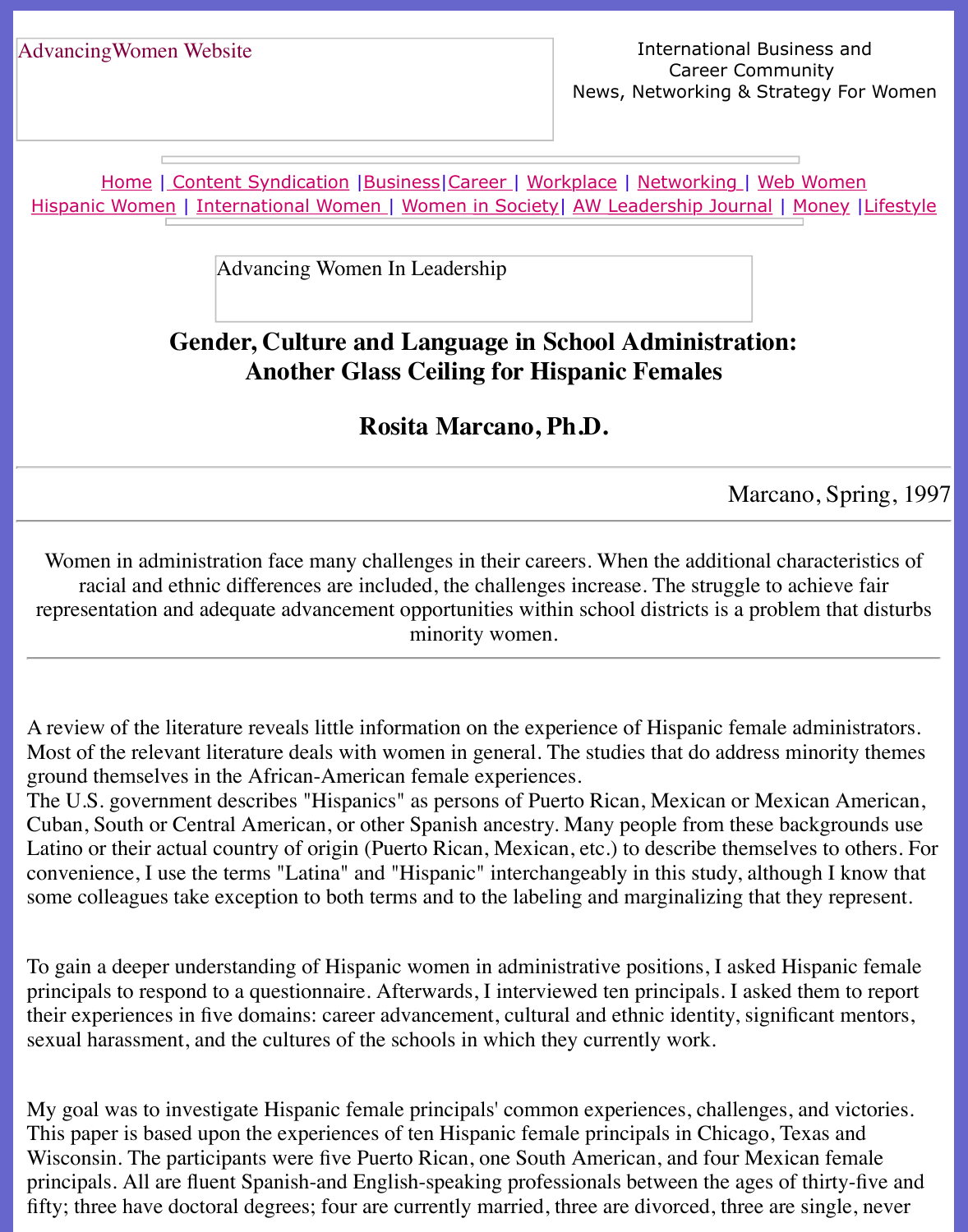married. I interviewed each extensively to gain a richer understanding of her experiences.

#### Language, Gender, and Culture

The dual impact of language and culture emerged as both a source of success and as the reason for fear of failure as perceived by eight of the interviewees. The gender issue varied, depending on the community involved. High numbers of Latino families in the community impacted the gender issue in a different way from populations with lower numbers of Latino residents within the community. The Hispanic women interviewed for this study shared similar experiences in this area. Although they had the advantage of communication in the school community's native language, those interviewees who worked in communities with large Hispanic representations felt they had been placed there chiefly because they were Hispanic rather than because they were the best qualified for the position. In communities with smaller Latino representations, the gender issue of leadership weakness emerged. In several cases, parents questioned the quality of the school's educational program with a female principal at the helm. One respondent eloquently described her first challenge in the principalship as that of "having to prove yourself twice, first because you are female and second because you are Hispanic!"

When asked if speaking a second language and being familiar with the communities was of benefit to their leadership roles, their responses in this area ranged from having the advantage of communicating in two languages with their districts, especially those with high correlations of Latino populations, to the negative experience of having integrity and skills questioned on the premises of ethnic differences between Hispanic groups. Linguistic barriers were evidenced more by some than others. One respondent, who has a distinct Spanish accent, claimed that people sometimes speak in a louder voice as though if she does not understand. This makes her angry because she claims her accent has nothing to do with her hearing. She holds a Ph.D. and has worked hard to achieve her position but struggles with the way in which she is sometimes treated because of her strong Spanish accent and presence. She has also had the uncomfortable experience of being accused of preferring Puerto Ricans over Mexicans or other Latino groups.

The women protested the way in which their leadership was questioned in terms of gender and culture. This created a highly stressful work environment for the women who constantly had to prove themselves. One principal's greatest challenge was convincing the Hispanic males in her community and on her staff that she could handle gang-and drug-related issues. In another school the parents (minority and nonminority) began to transfer their children to other schools because they believed that the school's educational quality might go down with a female minority principal. Two of the principal's suggestions and ideas were devalued in public meetings. According to one respondent, when these ideas were presented later by a male coordinator from the regional offices, they were more readily accepted by the same audience.

Another area that was uncovered was the domain of intentional and unintentional injury due to racism or lack of cultural sensitivity on the part of colleagues and central office administration. Respondents felt their colleagues were insensitive to their culture or gender because of remarks and jokes expressed in their presence. Two respondents expressed their resentment of negative innuendo such as "muchacha," or "chica," which mean nothing more than girl. Comments about ethnic foods, dress, and music were also demeaning.

Other issues that emerged dealt with the participants' feelings of isolation due to lack of trust within the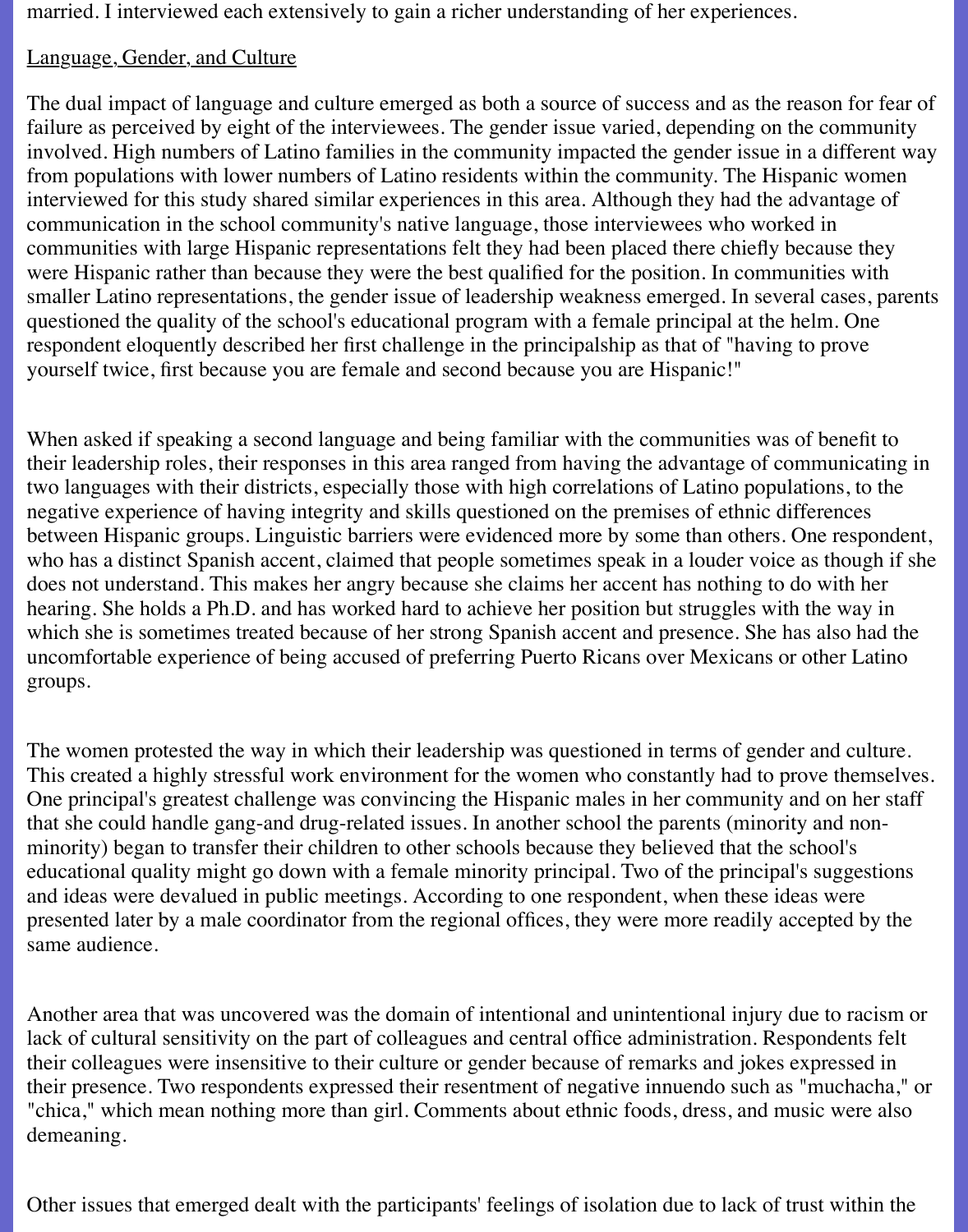educational system. This feeling of isolation threatened their self confidence in their own leadership. One respondent almost changed careers during one of these episodes because of the loneliness and stress she felt. The lack of a strong support system was another obstacle to which several women alluded.

These difficulties are not uncommon to administrators in general, but women (especially minority women), appear to face more challenges these areas. This may be expressed as a form of culture shock. Culture shock has been defined as the set of emotional reactions to: the loss of reinforcements from one's own culture, new cultural stimuli which have little or no meaning, and the misunderstanding of new and diverse experiences (Adler, 1975).

Most disturbing to this researcher was the way in which the truth of the painful experiences of these was cloaked to avoid dealing with the reality of what they were actually experiencing in terms of sexual and racial discrimination. Although they knew their leadership skills were questioned unfairly by their superiors, they learned to get around these painful issues and move on even though they had not been vindicated. While this may be referred to as developing a "thick skin," it seems as though the women had placed masks over their beings and somehow had forgotten to remove them at the end of the day. According to Sanford (1970), the mask is the person we pretend to be, the false outer personality which we turn to the world, but which is contradicted from within. The mask is that which conceals our real thoughts and feelings, which we come to use so habitually as a way to hide from others and ourselves that we become unaware we have assumed it (p. 95). Sanford further states that we begin to identify with the mask and start to believe we are the person we pretend to be and are, thus, unable to identify with our real self.

The reason this was such a disturbing finding to me was that it forced me to take a good look in the mirror. As a female administrator, I too, had learned to hide these painful experiences so deeply that they were not dealt with at all. Some principals had ignored and gone so far beyond the incidents that they had forgotten that they had actually occurred.

### Professional Promotion

When the principals were asked about their current positions and future career promotion opportunities, the answers were varied and, in some cases, surprising. One respondent felt that she had been placed in her position because the school district had a high influx of Hispanic students. Although she had excellent credentials and a doctoral degree from a reputable school, she felt her placement there was pure tokenism. She claimed her perception would have been different if she had been placed in a less segregated school. She also noted that in her district there were no superintendents or other key positions held by Hispanic *or* female professionals. Deitz (1992) touches upon the view of this respondent when she states that people continue to hire in their own images and when they do that, they hire people who are not Hispanic. Simply from a traditional decision-making viewpoint, Hispanics are not sought out often, and when they are sought out, they are sometimes sought out in a token fashion, without any real desire of making an appointment (p. 6-8).

One respondent felt that she acquired her position because of luck, or being in the right place at the right time. She knew she had leadership skills and talents but could not talk about them specifically. It was hard for her to see or describe herself as the most qualified for the position. Several respondents felt they had achieved the opportunity to become principals because of early retirement initiatives in their districts.

### Career Advancement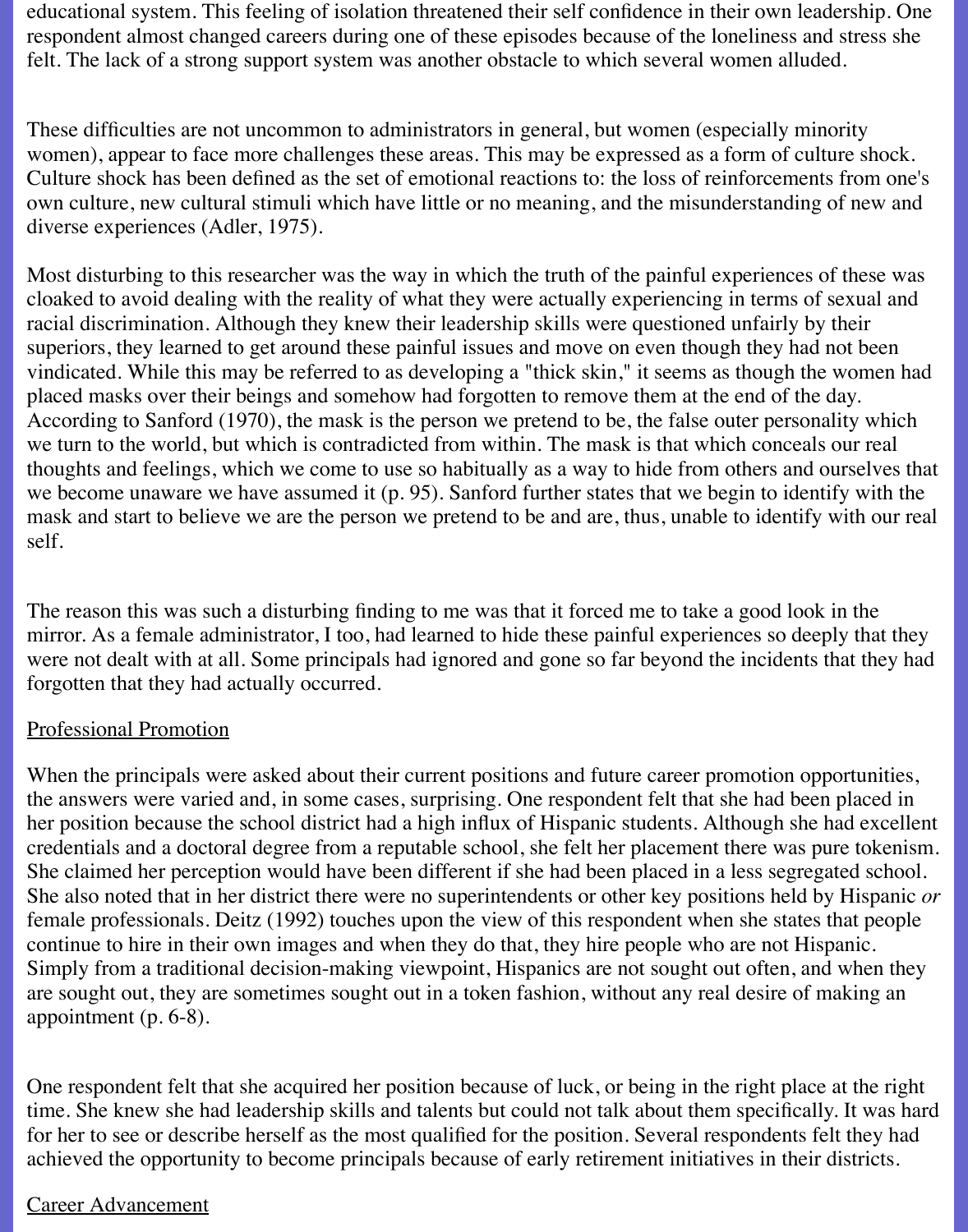Getting to "know thyself" as a leader seems to be key to dealing with the dilemma of casualties in leadership. Accurate self-assessment is absolutely crucial to leadership success; however, for the female Hispanic it is culturally inappropriate to sing her own praises. The interviewees had difficulty specifically citing their leadership strengths and skills, and they attributed much of their success to teamwork of staff and parents. It was difficult for them to attribute their success to their own contributions. This might be misinterpreted as a lack of self-esteem by superiors. The Administrative Portfolio would serve as a tool for these Hispanic women administrators who are reluctant to portray their successes and accomplishments to conduct an accurate self-assessment. The Administrative Portfolio, as suggested by Brown and Irby (1995), is an excellent technique for self-assessment (p. 190-193). It offers administrators an overview of where they have been, what they have done, and what they need to be doing. Brown and Irby suggest that, along with artifacts and reflections, transcripts, letters of reference, a five year plan, personal philosophy of education, samples of workshop certificates, and thank you notes from administrators, parents, and students be included in the administrative portfolio. Besides being a reliable tool to use in to a job interview, the administrative portfolio can provide the Hispanic female administrator documentation over time of her very real skills.

When mentoring prospective female principals, much of the intervieweesO advice dealt with knowing strengths and weaknesses as leaders. Joining key educational organizations that foster and encourage Hispanic administrator's development, as well as those organizations that offer positive networking opportunities was highly recommended. One respondent expressed the importance of her mentor's role in her own mental health. She was advised to stay current on the latest research as well as the occasional reading of a good novel. This gave her a good sense of culture and helped her to relax, enjoy, lighten up and not take herself so seriously. Understanding the majority culture and its politics, including the "good old boy network," was also advice she had received from mentors and now passed on to others.

## Status and Positions

One common theme that surfaced during the interviews was that minority women tend to play several roles in their positions as administrators. On the one hand, they are expected to represent their ethnic group. They felt their ethnic groups were watching them closely and would be quick to condemn them if they behaved "too Anglo."

These women also felt their colleagues and central administrators were always watching and that they would be viewed as "outsiders" if they behaved "too Hispanic." Their performance as leaders was always under the watchful eye of others, and they were quick to be judged based on their femininity and ethnicity. Another role conflict they perceived was that while they are expected to behave as "ladies" on their jobs, this expectation contributes to perceptions of vulnerability and weakness *because* they are women. Getting angry or being assertive is acceptable for a male administrator, but if a female administrator behaves this way it must be because it is "that time of the month." Menstrual cramps or pregnancies were cited as possible reasons for the perception that women could not be effective in their jobs.

### Racial and Sexual Discrimination

Although all except one of the respondents acknowledged sexual discrimination was present in their district, none of the participants was overly concerned about this issue. According to Brilles (1995) sexual discrimination may be expressed physically, verbally, or non-verbally. One respondent had experienced sexual harassment by way of jokes that demeaned women. These jokes were related by male administrators and colleagues in her presence. Although she asked them to stop, they continued, so she walked away. Since then, communication between male colleagues and this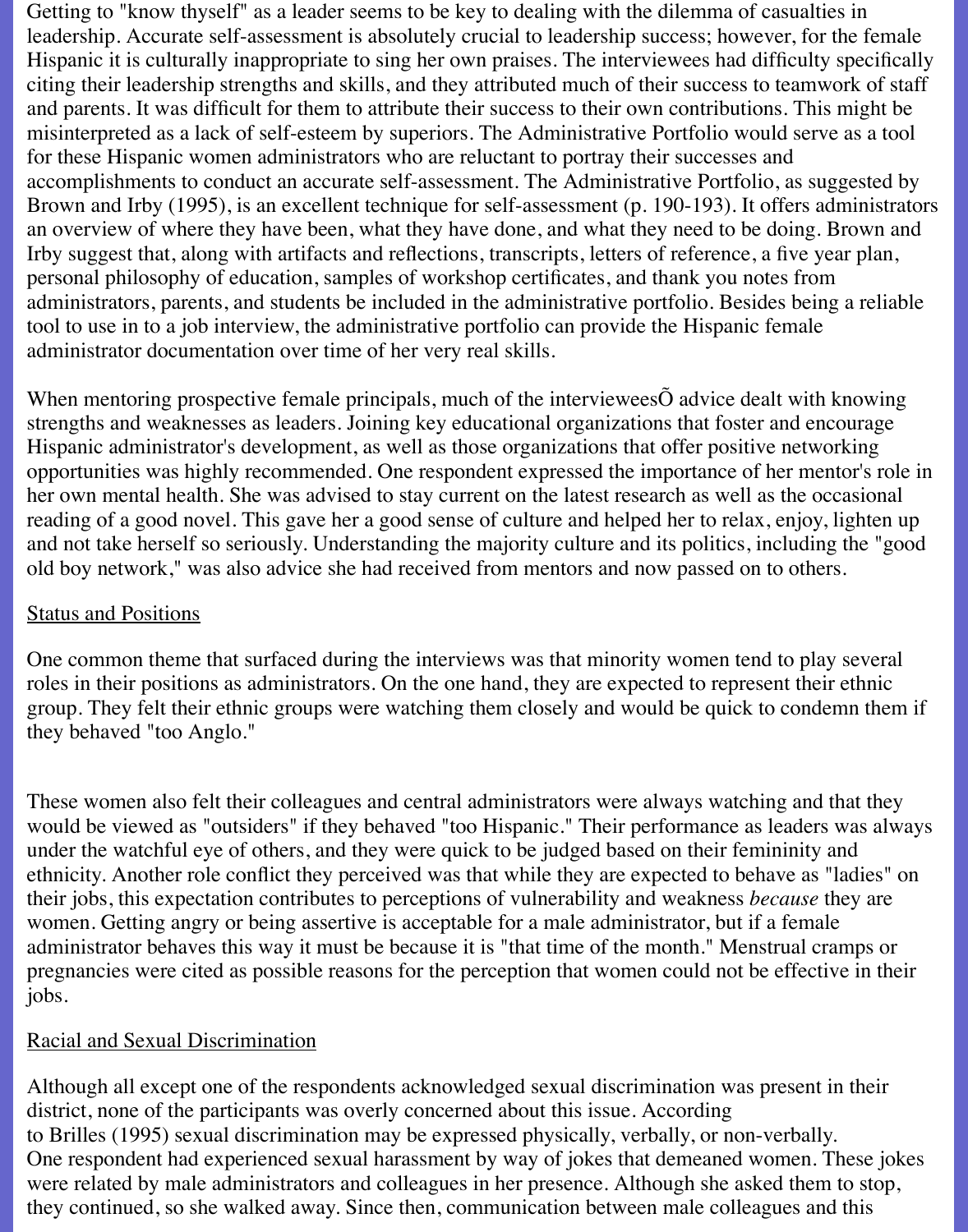respondent have been somewhat "cut off." She expressed a sense that they view her as a prude and don't see her as a "team player," a situation that she feels may have a substantial negative impact on her support system.

Another respondent related an incident she experienced at a principals' meeting. She has an Italian last name, although she is Puerto Rican. A fellow principal had a complaint about "those" Puerto Rican and Mexican kids transferring into his school. After some nasty remarks about "those" kids, he asked if she had been experiencing the same problems at her school. A little embarrassed, she replied that she had been one of "those" kids when she arrived from Puerto Rico to study on the mainland and went on to share some cultural information to help him understand the children's behaviors he had alluded to in his remarks. He apologized for having possibly offended her, and he thanked her for the information. He still calls her from time to time. Not all Hispanics will respond or behave as this respondent did. Anger or alienation are probably more typical reactions.

The successful women administrators interviewed utilized the worst situations they encountered by creating opportunities to teach and lead others into understanding. No longer could people around them plead ignorance for their lack of cultural sensitivity. They held those around them accountable for their actions. Their fear and anger changed from internalizing to expressing to others understanding of why their actions are unacceptable or inappropriate. This was an advantage in their networking with others. As female Hispanic principals continue to increase in numbers, they will deal with cultural and language discrimination issues on a more frequent basis than their female non-Hispanic colleagues. Like other women, Hispanic women may experience different treatment because of their gender, but, in the case of the Hispanic woman, being both

female and culturally different will often result in double discrimination.

### Implications for the Future

As school districts continue to meet educational needs of the large influx of Hispanic students, more emphasis should be placed on hiring school administrators in key positions that better reflect the ethnicity and cultural identities of the student population. According to a 1991 article in the New York Times, Chancellor Joseph A. Fernandez of the New York City's Public School System pushed for increasing the number of Black, female, and Hispanic principals who could serve as role models for their students (Metropolitan News. p. B1 and B5). In 1995 the Chicago Public Schools had a total of 123 Hispanics in administrative positions, including facilitators, principals, assistant principals and regional officers. In 1996 that number grew to 140. Hispanic female principals made up 42 of the group in 1996 and Hispanic male principals made up a total of 27 of those numbers (1996).

Results of this study point out that Hispanic female principals do not want to be considered "outsiders" by their colleagues; they seek entrance into leadership positions and acceptance by the majority culture. Condescending attitudes and tokenism, once they are detected, are destructive to positive working relationships. In seeking to "know thyself" or what their leadership styles are, it behooves all women to become knowledgeable about the majority culture in which they work. Women will play a significant role in the administration of education in the future, and more effort needs to be expanded in support of females in key leadership positions, including women of differing cultures and language, so that their successes can become the successes of American urban education.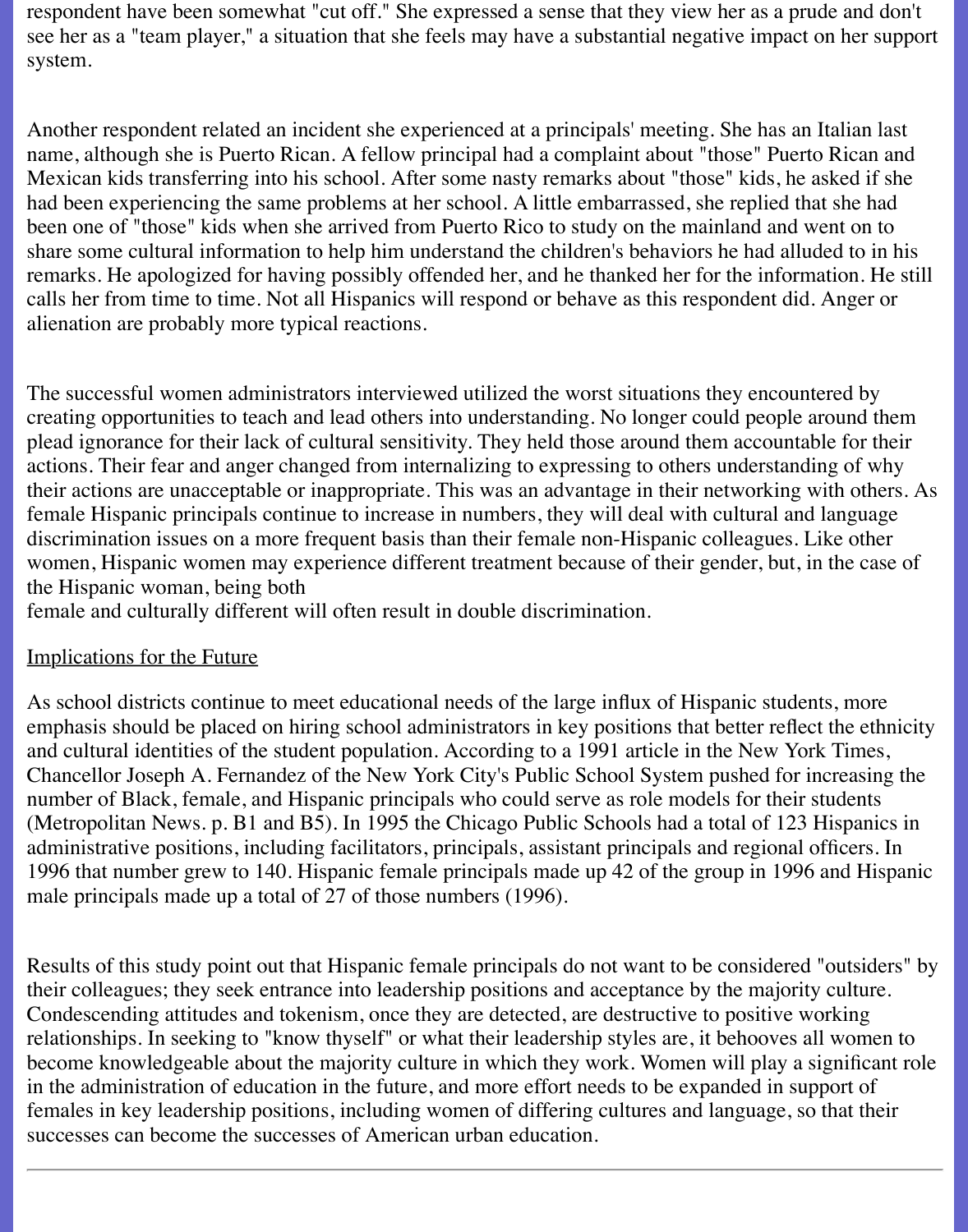*Editors' Note: APA style is followed as closely as possible using html. Indentions, spacing, and footnoting may vary.*

References

Adler, P. S. (1975). The transitional experience: An alternative view of culture shock. The Journal of Humanistic Psychology. 15 (4), 13-23.

Bell, L. A. (1990). The gifted woman as impostor. Advanced Development: A Journal on Adult Giftedness. 2, 55-64.

Bennis, W. (1989). On becoming a leader*.* Reading, MA: Addison-Wesley Publishing Company, Inc.

Bolles, R. N. (1996). The 1996 what color is your parachute? Berkeley, CA: Ten Speed Press.

Brilles, J. (1995). Gender traps. New York, NY: McGraw Hill..

Burdin, J. L. (Ed.) (1996). Prioritizing instruction: The fourth yearbook of the national council of professors of educational administration, NCPEA.. Lancaster, PA: Technomic Publishing Co., Inc.

Chicago Public Schools, Department of Human Resources. (1996). Hispanic population: Administrative positions*.* Chicago, IL: CPS Publications.

Comas-Diaz, L. (1995). Women of color*.* New York, NY: Guilford Press.

Deitz, R. (1992). Hispanics in educational policy making positions: Where are they?. The Hispanic Outlook in Higher Education, 2 (12), 6-8.

Dellinger, S. (1992). Management & leadership skills for women: Solutions for the special challenges of being a woman in management*.* Boulder, CO: Career Track Publications.

DePree, M. (1989) Leadership is an art*.* New York, NY: Dell Publishing Company.

Drucker, P. F. (1992) Managing for the future: The 1990's and beyond*.* New York, NY: Truman Talley Books.

Gil, M. R. (1996). The maria paradox: How latinas merge old world traditions with new world self esteem*.* G.P. Putnam's Sons, New York, NY.

Haven, E.W. (1980) Minorities in educational administration: The principalship, a literature review. Annandale, VA: JWK International Corp.

Hesselbein, F., Goldsmith, M., & Beckhard, R. (1996). The leader of the future*.* San Francisco, CA: Jossey-Bass Publishers.

Hill, M. H., & Ragland, J. C. (1995). Women as educational leaders: Opening windows pushing ceilings. Thousand Oaks, CA: Corwin Press, Inc.

Irby, B. J. & Brown, G. (Eds.). (1995). Women as school executives: Voices and visions. Texas Council of Women School Executives. Huntsville, TX: Sam Houston Press.

Kappa Delta Pi. (Fall, 1996). Gender and Ethnicity*.* 33, (1).West Lafayette, IN Kappa Delta Pi.